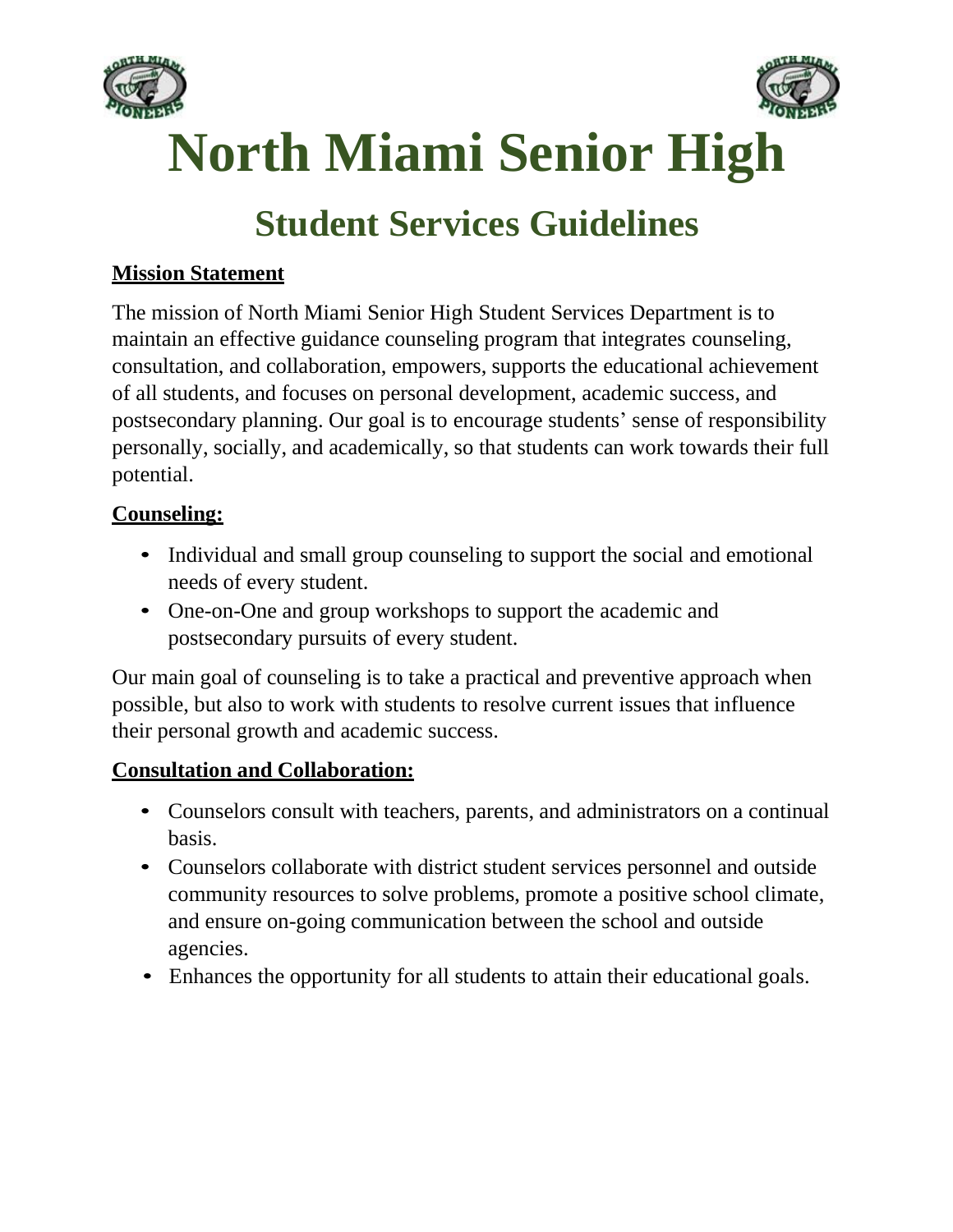



# **COUNSELORS:**

| Mr. Noel - 9 <sup>th</sup> grade Room |
|---------------------------------------|
| 1129/Ext. 2126                        |
| henrynoel@dadeschools.net             |
|                                       |

**Ms. Cornet - 10th grade/DEPARTMENT CHAIR Room 1135/ Ext. 2134 [acornet@dadeschools.net](mailto:acornet@dadeschools.net)**

 **Ms. Forte - 11th grade Room 1130/ Ext. 2127 [dforte@dadeschools.net](mailto:dforte@dadeschools.net)**

**Ms. Benoit - 12 th grade Room 1132/ Ext. 2131 [DBenoit@dadeschools.net](mailto:DBenoit@dadeschools.net)**

**\_\_ Mrs. Hegarty - Trust Counselor Room 1141/ Ext. [2138](mailto:2138/mfenster@dadeschools.net)  [mfenster@dadeschools.net](mailto:mfenster@dadeschools.net)**

**Ms. Auguste - CAP Advisor Room 1139/Ext. 2136 [sauguste@dadeschools.net](mailto:sauguste@dadeschools.net)**

**Ms. McArthur – Registrar Room 1145/ Ext. 2143 [bmcarthur008@dadeschools.net](mailto:bmcarthur008@dadeschools.net)**

**Community Involvement Specialist: \_\_\_\_\_\_ Ms. Maloney-Listhrop / Student Services Open Area**

**Ext. 2139 / mlisthrop@dadeschools.net**

 **\*Students: Counselor Request Forms available in the cafeteria. \*\*Parents: Counselor Request Forms available in the front office.**



**Student Services Department "At Your Service"**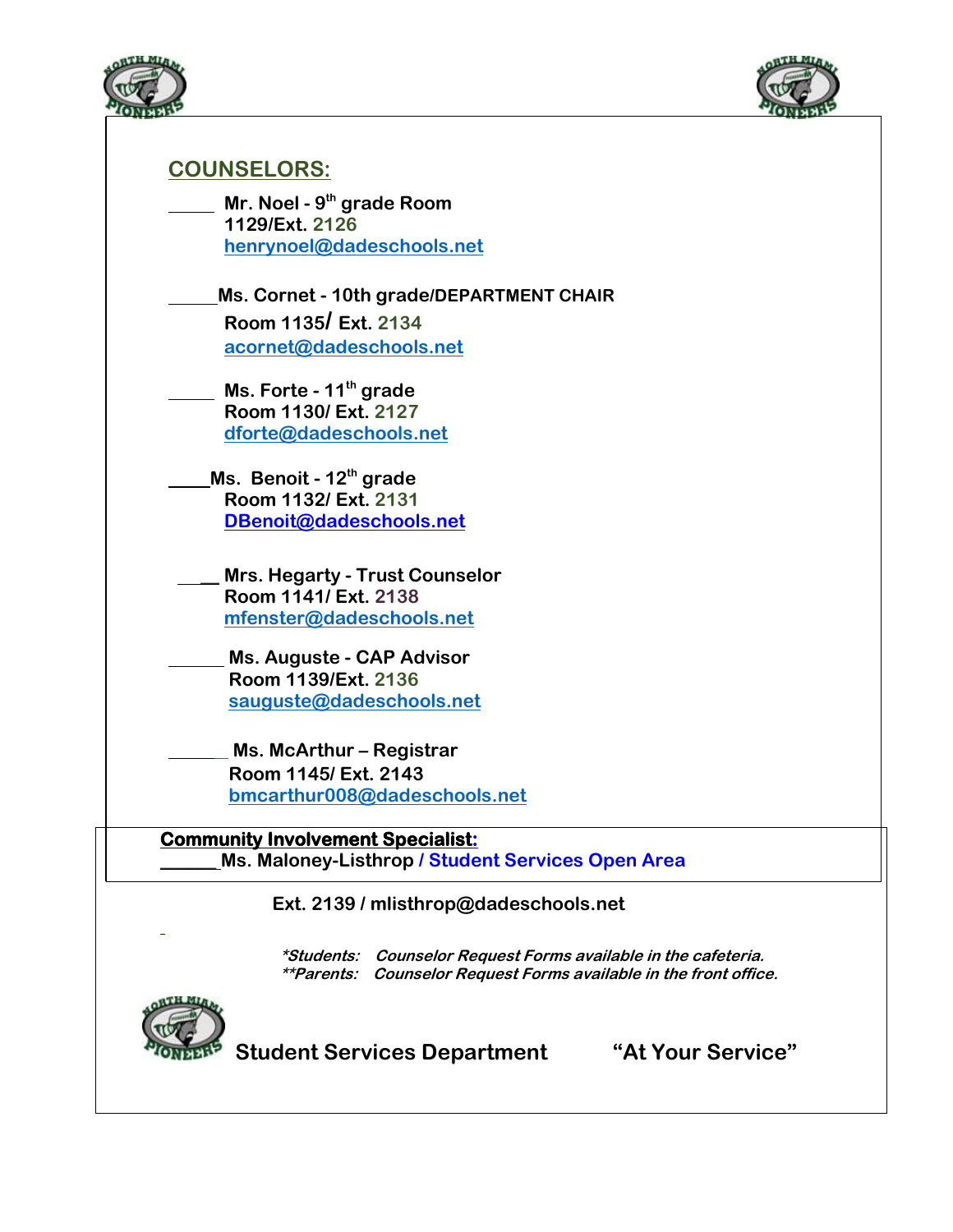



**=========================================================================================**

#### **Protocol to See Your Counselor**

- All counselors will be in their respective offices to meet students' needs after the first 15-minutes of class with a pass from their teachers.
- Counselors/CAP Advisor are available to see students during both lunches (Except for the pandemic school year 2020-2021).
- During the pandemic, each counselor has a Microsoft Team page to communicate with both MSO and physical students. You can also email or call the school and ask to speak with your counselor.

### **COUNSELOR REQUEST FORM**

| Today's Date: ________________                 | Date Request Finalized by Counselor:                        |               |  |  |  |
|------------------------------------------------|-------------------------------------------------------------|---------------|--|--|--|
|                                                |                                                             | Grade: $\_\_$ |  |  |  |
|                                                |                                                             |               |  |  |  |
| <b>Counselor Requested: (Please check one)</b> |                                                             |               |  |  |  |
| Mr. Noel - 9 <sup>th</sup> grade / Rm 1129     | $\frac{1}{2}$ Ms. Cornet - 10 <sup>th</sup> grade / Rm 1135 |               |  |  |  |
| Ms. Forte - 11 <sup>th</sup> grade / Rm 1130   | Ms. Benoit - $12th$ grade / Rm 1132                         |               |  |  |  |
| Ms. Hegarty - TRUST Counselor                  |                                                             |               |  |  |  |
|                                                |                                                             |               |  |  |  |

### **Concern(s):**

| Need the following core class for graduation: __________________________________                                          |
|---------------------------------------------------------------------------------------------------------------------------|
| Enrolled in wrong level for the following core or academy class: _______________<br>Class needed: _______________________ |
| Missing a class for period # ________________/ Class needed: ___________________                                          |
| Same class scheduled for two periods: See period #                                                                        |
| I signed up on FLVS.NET for the following class: _______________________________<br>(Counselor approval needed:)          |
| Other:                                                                                                                    |

**NOTE: Electives will NOT be changed.**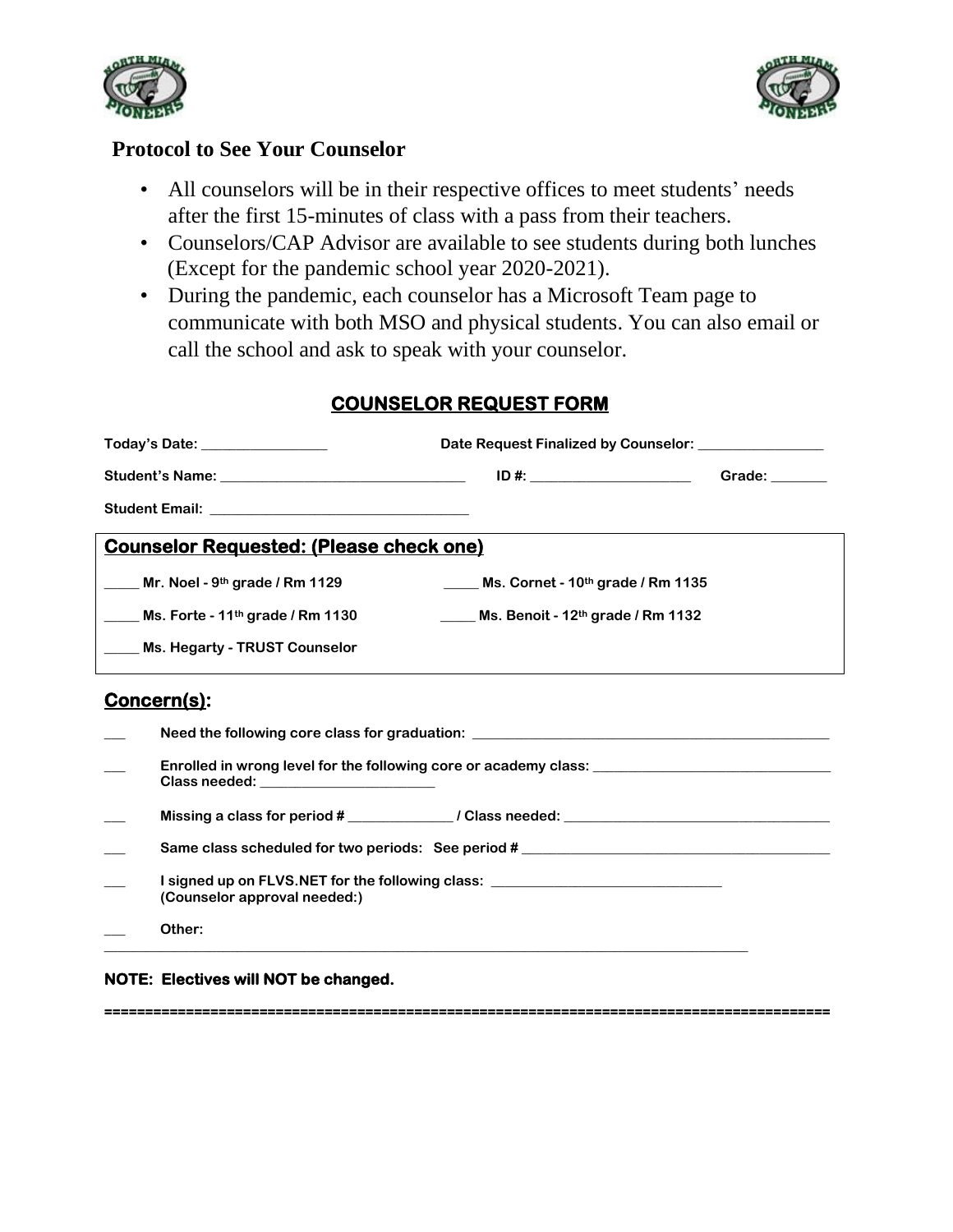



# **PARENT REQUEST TO SPEAK WITH COUNSELOR FORM**

| Today's Date: _____________                                | Date Request Finalized by Counselor:                        |               |  |  |  |
|------------------------------------------------------------|-------------------------------------------------------------|---------------|--|--|--|
|                                                            |                                                             |               |  |  |  |
|                                                            |                                                             | Grade: $\_\_$ |  |  |  |
| <b>Counselor Requested: (Please check one)</b>             |                                                             |               |  |  |  |
| $\frac{1}{2}$ Mr. Noel - 9 <sup>th</sup> grade / Rm 1129   | $\frac{1}{2}$ Ms. Cornet - 10 <sup>th</sup> grade / Rm 1135 |               |  |  |  |
| $\frac{1}{2}$ Ms. Forte - 11 <sup>th</sup> grade / Rm 1130 | <b>Ms. Benoit - 12th grade / Rm 1132</b>                    |               |  |  |  |
| Mrs. Hegarty-TRUST Counselor                               |                                                             |               |  |  |  |
| Concern(s):                                                |                                                             |               |  |  |  |

### **Student Schedule Changes**

All students are asked to adhere to the following procedures to correct/adjust their schedule.

- No student should be sent to the guidance counselor's office for schedule change only if there is an error in the schedule (repeating a class, course needed for graduation, class passed in summer school, missing course, etc.).
- If a request for a change is approved, the student will follow their schedule until they receive a new schedule. The student must see the original teacher for possible grades before going to the new class.

### **High School Graduation Requirements**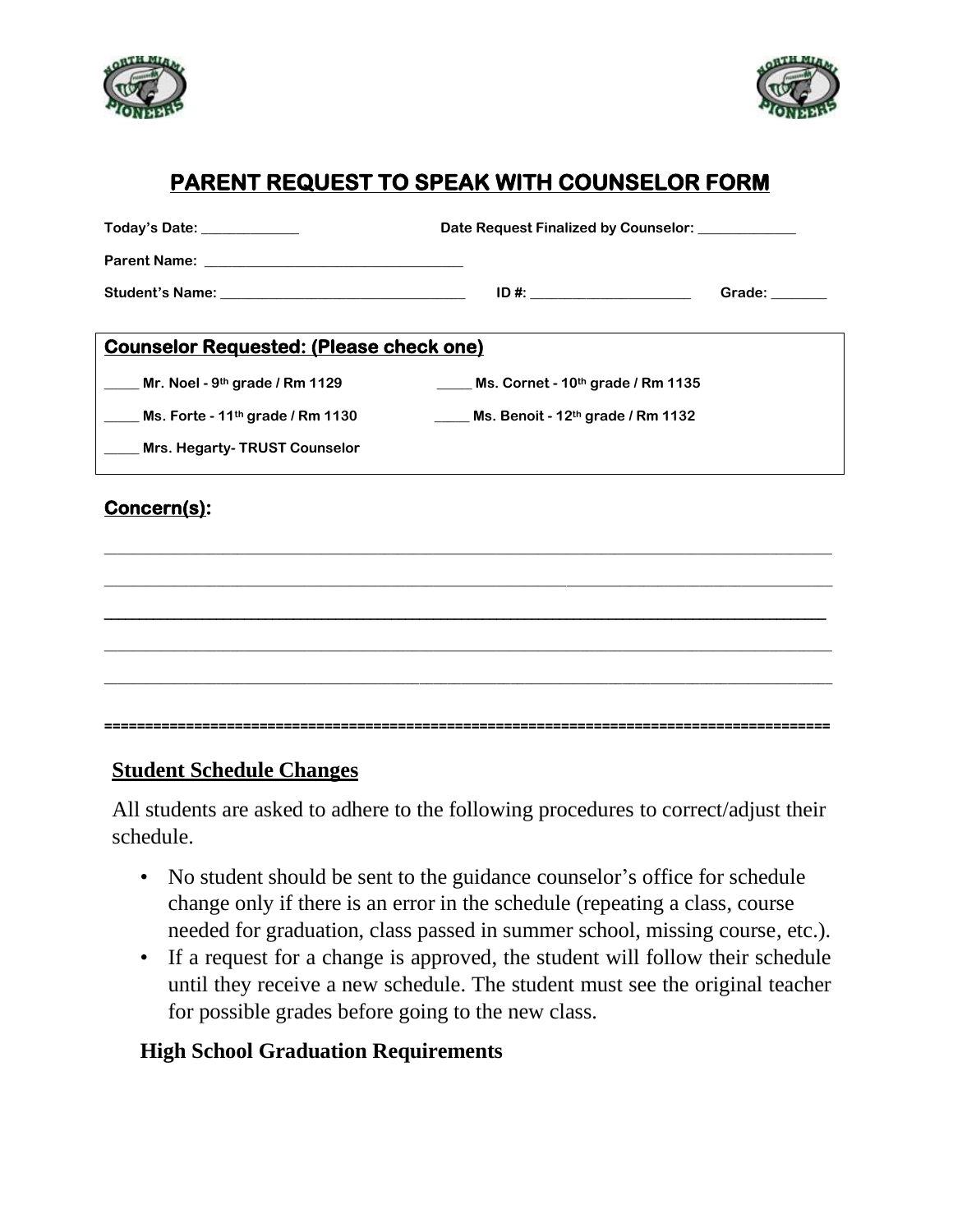



#### **Standard Diploma Requirements**

#### Academic Advisement - What Students and Parents Need to Know

#### What are the diploma options?

Students must successfully complete one of the following diploma options:

- 24-credit standard diploma
- 18-credit Academically Challenging Curriculum to Enhance Learning (ACCEL)
- Career and Technical Education (CTE) Pathway
- Advanced International Certificate of Education (AICE) curriculum
- International Baccalaureate (IB) Diploma curriculum

#### What are the state assessment requirements?

Students must pass the following statewide assessments:

- Grade 10 English Language Arts (ELA) or a concordant score
- Algebra 1 end of course (EOC) or a comparative score

Refer to Graduation Requirements for Florida's Statewide Assessments for concordant and comparative scores.

Students enrolled in the following courses must participate in the corresponding EOC assessment,

which constitutes 30 percent of the final course grade<sup>+</sup>:

- Algebra 1 • Geometry
- **Biology 1** • U.S. History

\*Special note: Thirty percent not applicable if not enrolled in the course but passed the EOC (credit acceleration program [CAP].

#### What is the difference between the 18-credit ACCEL option and the 24-credit option?

- 3 elective credits instead of 8
- Physical Education is not required
- Online course is not required

#### What is the difference between the CTE Pathway option and the 24-credit option?

- At least 18 credits are required
- 4 elective credits instead of 8
	- 2 credits in CTE courses, must result in program completion and industry certification
	- 2 credits in work-based learning programs or up to 2 elective credits, including financial literacy
- Physical Education is not required
- Fine and Performing Arts, Speech and Debate or Practical Arts is not required
- Online course is not required

#### 24-Credit Standard Diploma

#### **4 Credits ELA**

- ELA 1, 2, 3, 4
- ELA honors, Advanced Placement (AP), AICE, IB and dual enrollment courses may satisfy this requirement

#### 4 Credits Mathematics\*

- One of which must be Algebra 1 and one of which must be Geometry
- Industry Certifications that lead to college credit may substitute for up to two mathematics credits (except for Algebra 1 and Geometry)
- An identified computer science<sup>++</sup> credit may substitute for up to one mathematics credit (except for Algebra 1 and Geometry)

#### 3 Credits Science

- One of which must be Biology 1, two of which must be equally rigorous science courses
- Two of the three required course credits must have a laboratory component
- Industry Certifications that lead to college credit may substitute for up to one science credit (except for **Biology 1)**
- An identified computer science<sup>++</sup> course may substitute for up to one science credit (except for Biology 1)

#### **3 Credits Social Studies**

- 1 credit in World History
- 1 credit in U.S. History
- 0.5 credit in U.S. Government
- 0.5 credit in Economics

1 Credit Fine and Performing Arts, Speech and Debate, or Practical Arts\*

#### 1 Credit Physical Education\*

• To include the integration of health

#### **8 Elective Credits**

#### 1 Online Course

- Students must meet the state assessment requirements
- Students must earn a 2.0 grade-point average (GPA) on a 4.0 scale for all cohort years

\* Eligible courses are specified in the Florida Course Code Directory

\*\* A computer science credit may not be used to substitute for both a mathematics and science credit.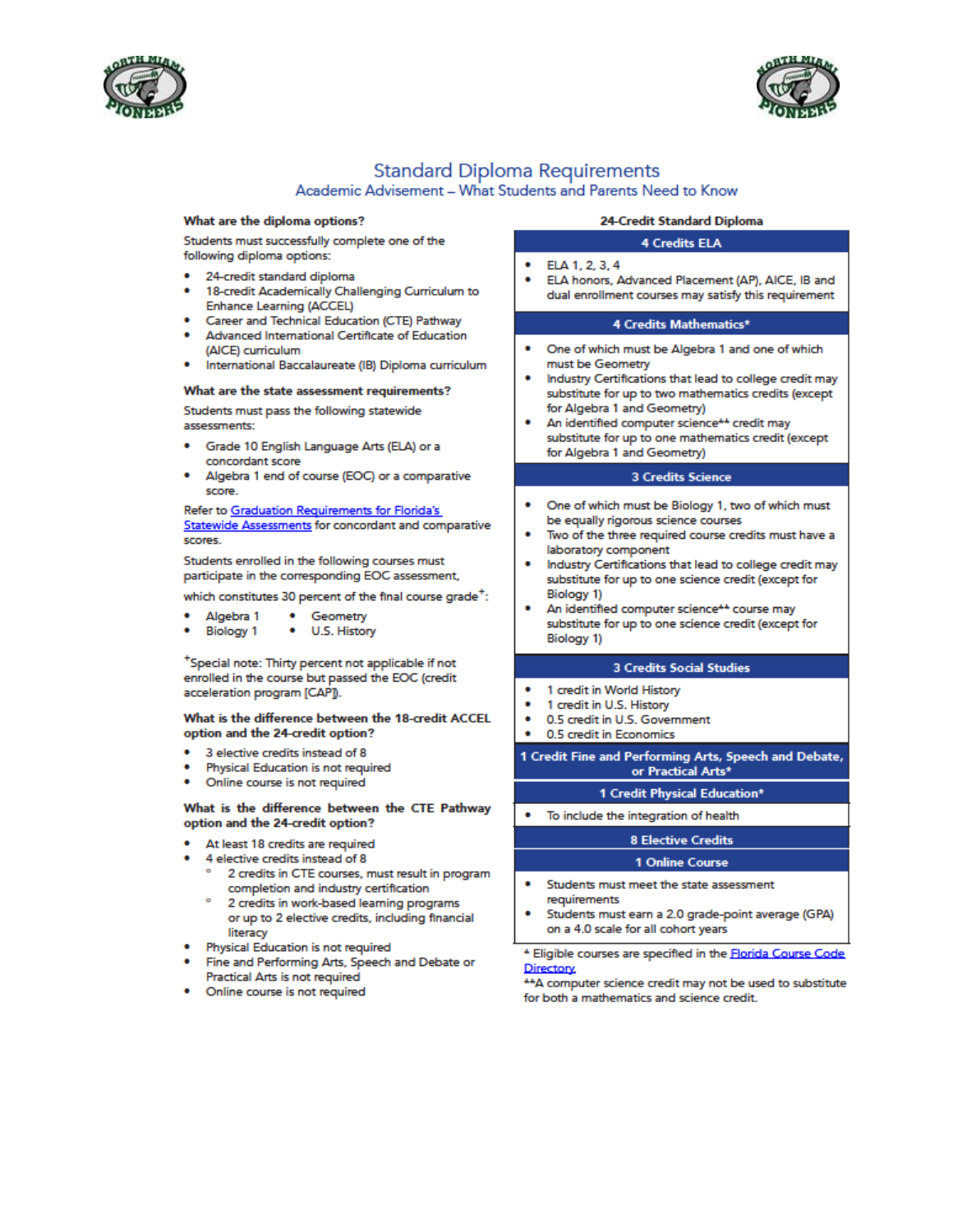



### **Community Service**

All students seeking a Standard Diploma are required to complete a minimum of 30 hours of community service for graduation. The Bright Futures Florida Academic Scholars Award requires 100 hours of volunteer service to be performed in **ONE** field of interest. We suggest that students keep a copy of their hours for their own records and verification.

# COMMUNITY SERVICE HOURS - WHAT IS ACCEPTED AND WHAT IS NOT

- Volunteer hours may be earned within the school, community or for any non-profit or charitable organization.
- The hours do not count if you have been financially compensated.
- Service hours performed because of disciplinary action for the school or courts do not count.
- Please ensure that the organization you (student) are volunteering for falls within Miami/Dade County Schools' guidelines and the form must be signed by the student, parent, the volunteer agency, counselors, or designated administrator.

List volunteer hours each day that they were performed. The form can be submitted to your social study teacher for review and submission.

# **Options for Making up Courses/Credits**

- 1. **Night school** (see your counselor)
- There is a window period for registration, check with your counselor as soon as the announcement is made for enrollment. Once the registration deadlines end, you will have to wait until next semester.
- Time management is essential to keep grades for "day" classes in good standing and still be able to succeed in "night school" classes.
- 2. **Edgenuity** (see your counselor).
- 3. **Online courses through Florida Virtual School** (see your counselor)
- [www.flvs.net](http://www.flvs.net/) (check for course availability and follow procedure for registration; inform counselor to finalize approval to take course).

# **COVID-19 - Important Information about the Coronavirus**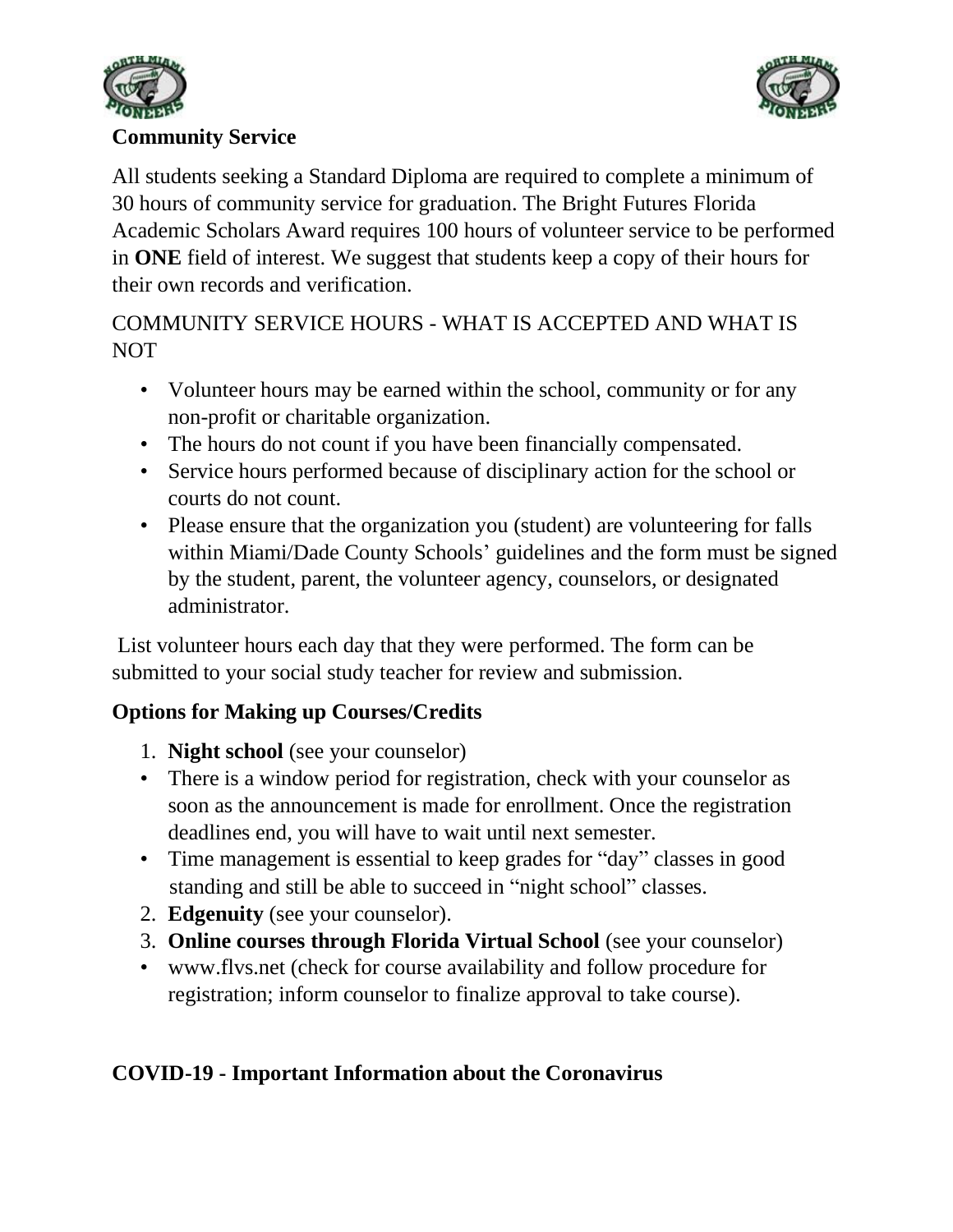



M-DCPS wants to share important information and resources regarding the COVID-19 (coronavirus) to ensure students and employees remain healthy. Use the link below to access all information about COVID-19: [http://covid19.dadeschools.net/#!/fullWidth/3097](http://covid19.dadeschools.net/%23!/fullWidth/3097)

# **Florida Bright Futures Scholarship Program**

In 1997, the Florida Legislature created the Florida Bright Futures Scholarship Program. There are three award levels for which high school seniors may qualify: **Florida Academic Scholars, Florida Medallion Scholars**, and **Gold Seal Vocational Scholars**. All initial applicants must meet the general requirements for participation in this program and specific requirements for the individual award. Remember, students can check their progress toward each of these scholarships.

### **College Assistance Program (CAP)**

The College Assistance Program (CAP) advisor provides information and assistance to students and their parents in the areas of college admission, college entrance examinations, scholarships, and financial aid.

CAP Advisors achieve these goals through a broad strategy that is focused on the total general student population. The overall purpose is designed to reach the maximum student population to assist them in their postsecondary planning in regard to attendance at 4-year colleges or universities, community colleges or vocational/technical schools. CAP Advisors use a number of unique methods including e-mail, newsletters, daily announcements, class meetings and other media to inform and disseminate vital information. Both students and parents receive information about Scholarships, financial aid, visiting colleges, current trends in college admissions, testing information, and event announcements.

CAP Advisors disseminate college information by visiting **all** senior English or Social Studies classes at the beginning of the school year to review SAT/ACT/CPT testing, college admission strategies, and the application process. Seniors are again visited in January when the advisor visits all senior Government/Economics classes to review the financial aid process, FAFSA completion and interpreting financial aid award letters. A similar visitation schedule is also established for juniors in November/December and sophomores and freshmen in March/April. These class visits are designed to introduce postsecondary planning, testing strategies, scholarships and the financial aid process to students and are reinforced each year until they are seniors.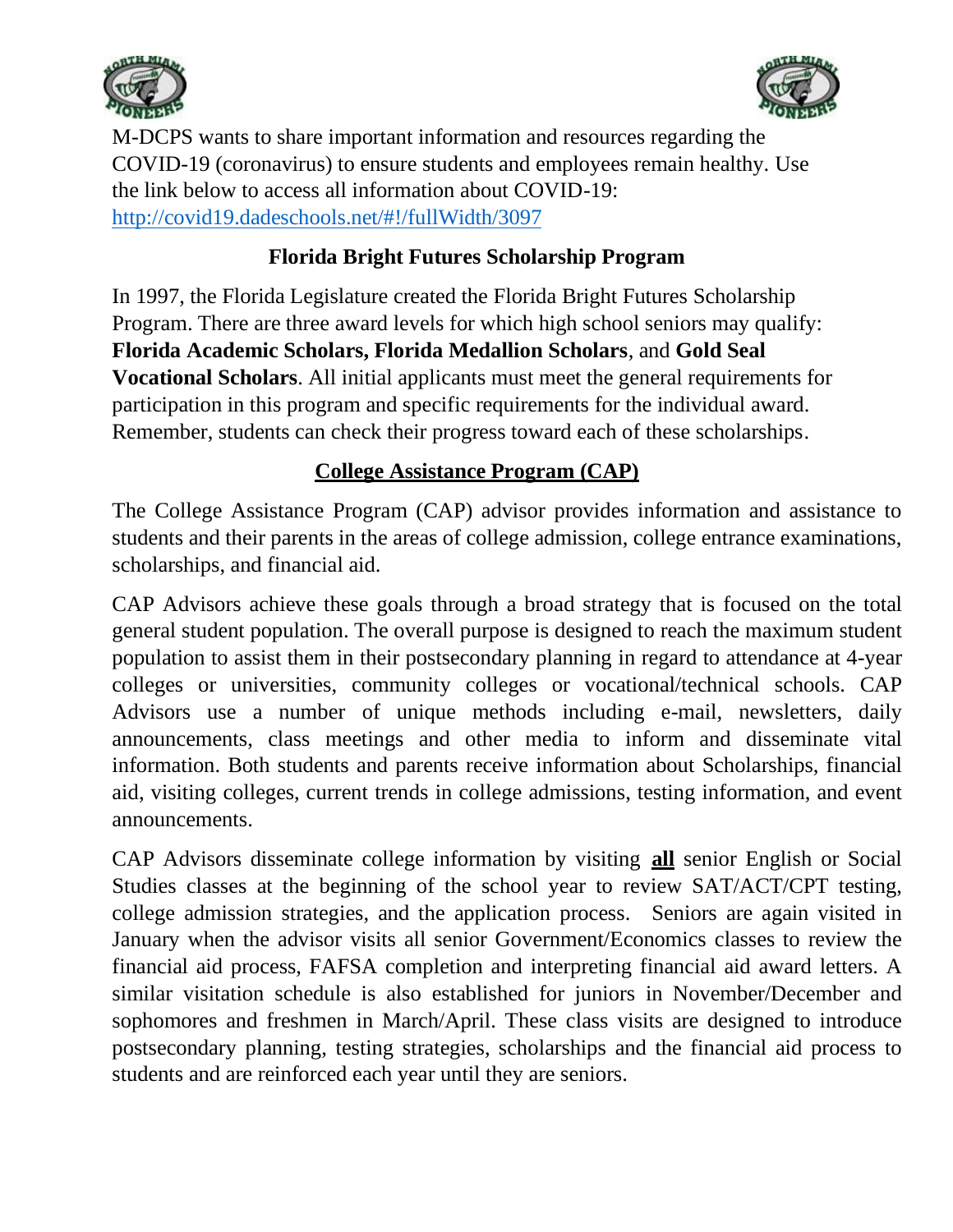



The College Advisor also intercedes on behalf of students to resolve problems with college admission and financial aid personnel, state scholarship officials, and federal financial personnel.

# **How CAP Advisors help students and parents learn about postsecondary planning:**

Advisors are responsible for assisting senior high students with postsecondary planning by initiating individual conferences and information groups. Advisors assist students in the following areas:

\* SCOIR Administrator. SCOIR a new program launched by M-DCPS that will allow students to navigate the college selection and application process. With this program, students will be able to build their profiles, explore, follow, and compare colleges, learn about their top aptitudes and suggested career paths, request recommendation letters, track their GPA, request transcripts, etc. SCOIR is a very powerful tool that will help students with their post-secondary plans.

- \* Obtaining information for the selection of appropriate colleges, vocational or technical schools.
- \* Obtaining and completing college admission applications.
- \* Obtaining and completing college admission testing registration forms.
- \* Obtaining and completing financial aid applications, including:
	- a. Needs analysis forms
	- b. Institutional applications
	- c. Student loan applications
- \* Referring students who need advisement in other areas to the appropriate student services team member.
- \* Providing orientation programs for all grade levels to describe the services available through the College Assistance Program.
- \* Planning and implementing the following programs:
	- a. Financial Aid Workshops
	- b. College Forum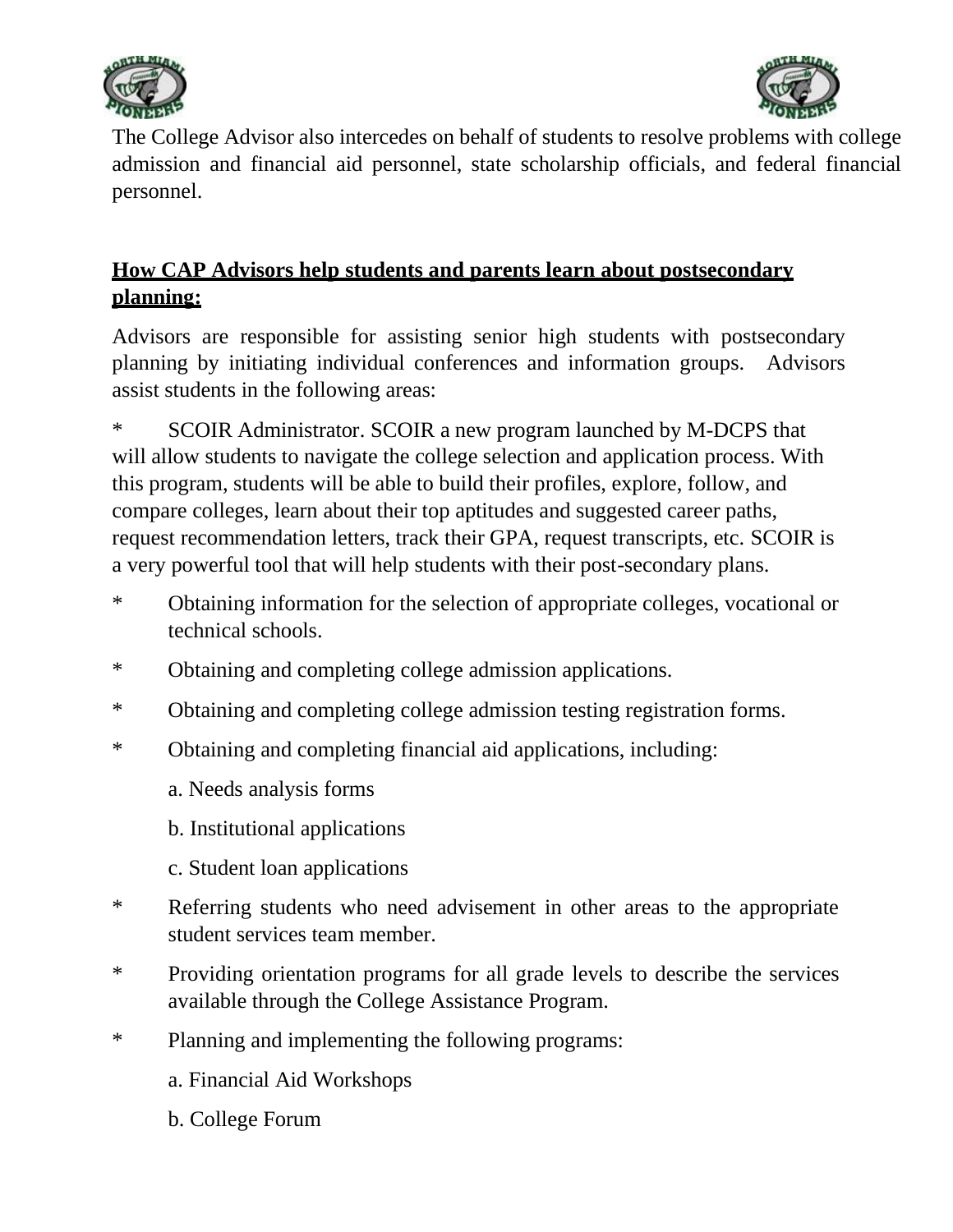



### **Our Major Goals**

The major goals of the College Assistance Program are as follows:

- \* Encouraging students to graduate from high school and pursue a postsecondary education at an appropriate institution.
- \* Assisting students in the selection of postsecondary institutions in the admissions process.
- \* Assisting students in obtaining the necessary financial resources for a postsecondary education, including availability and distribution of financial aid and scholarship applications.
- \* Providing pertinent information that would enable students to have realistic expectations about their college experience.
- \* Assisting parents to understand the postsecondary process and the financial aid resources available to them.
- \* Serving as a source of information for parent groups and community organizations.

# **RECOMMENDED COLLEGE PLANNING INTERNET**

# **SITES**

# **ACT**

<http://www.actstudent.org/>

**SAT**  [WWW.SAT.org](http://www.sat.org/)

**FAFSA** www. fafsa.ed.gov [www.floridastudentfinacialaid.gov](http://www.floridastudentfinacialaid.gov/)

# **COLLEGE BOARD ONLINE**

[http://www.collegeboard.com](http://www.collegeboard.com/)

The site assists students in selecting a college major and gaining information

about the adaptability of majors to the world of work.

(Part of the CEEB Expand Program.)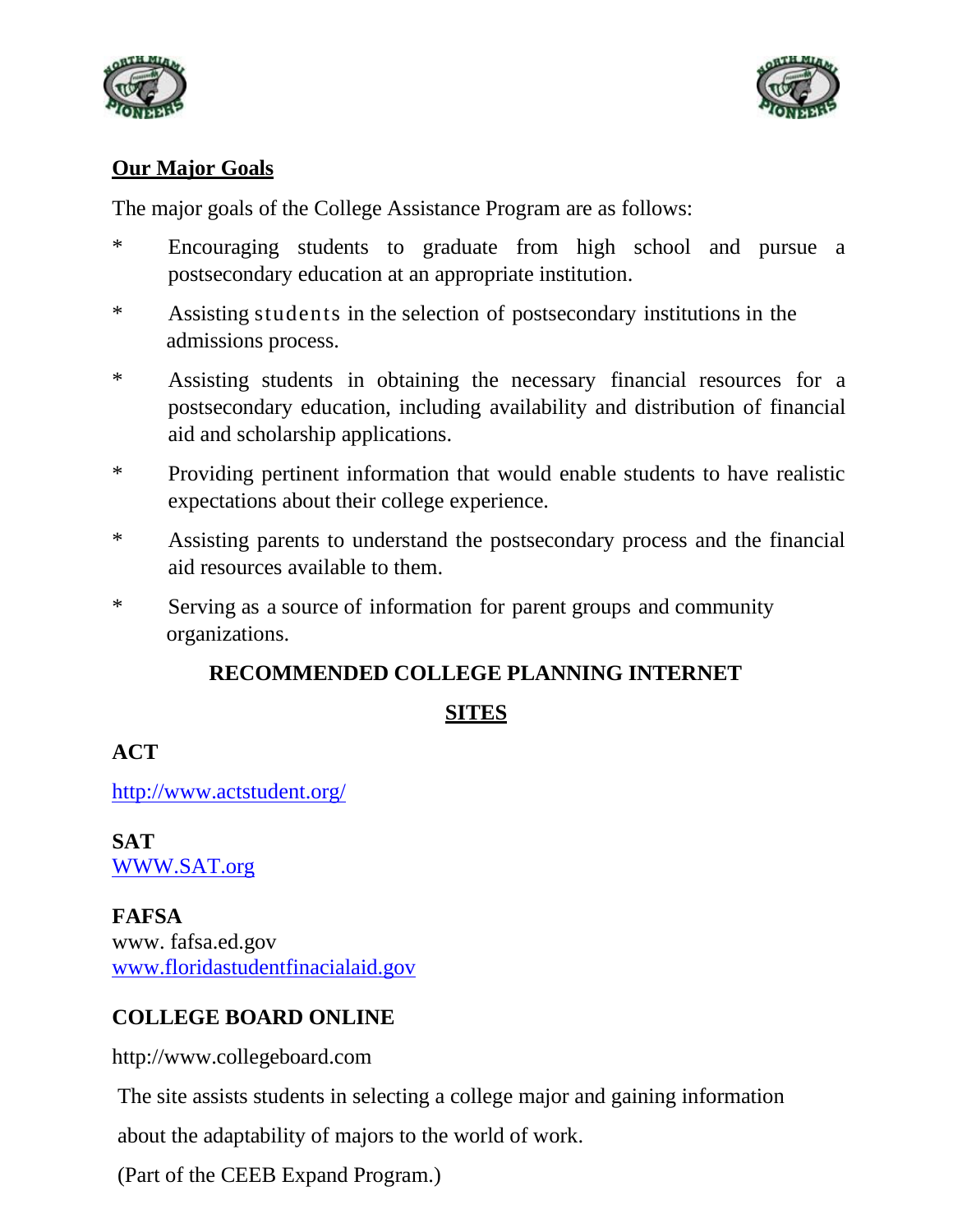



[http://www.collegeguides.com](http://www.collegeguides.com/) 

**COLLEGENET**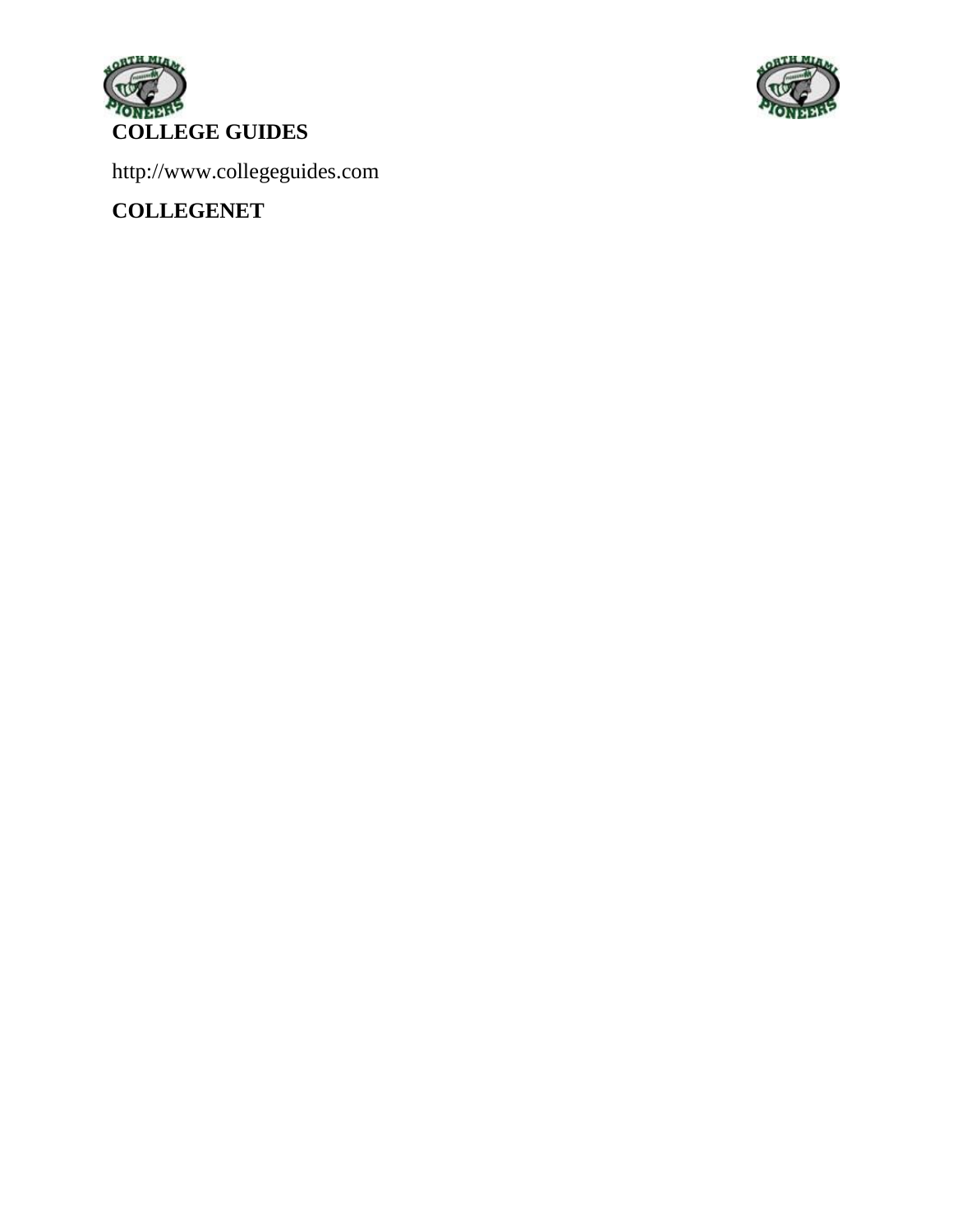



[http://www.collegenet.com](http://www.collegenet.com/)

This is a searchable data base of colleges, scholarship opportunities, and other academic

resources. It offers a comprehensive college/university index with good graphics

and some interesting resources for financial aid and scholarships. The site recently began

offering online admission application processing (for featured schools only).

# **COLLEGES AND UNIVERSITIES SEARCH**

[http://www.universities.com](http://www.universities.com/)

Allows the user to search more than 3,000 colleges and universities.

# **COLLEGE ANSWER**

<http://www.collegeanswer.com/index.jsp>

When planning for your college destination.

# **COLLEGEVIEW**

[http://www.collegeview.com](http://www.collegeview.com/)

The site offers an overview and e-mail addresses for 3,300 two- and four-year colleges.

# **COLLEGEXPRESS**

[http://www.collegexpress.com](http://www.collegexpress.com/)

This site can facilitate the college search by state, major, and several other criteria.

# **EDUCATION PLANNING**

[http://www.niep.com](http://www.niep.com/)

# **EDUCATIONAL TESTING SERVICES**

[http://www.ets.org](http://www.ets.org/)

It is an online magazine by and for high-school students offering admission

testing and college information.